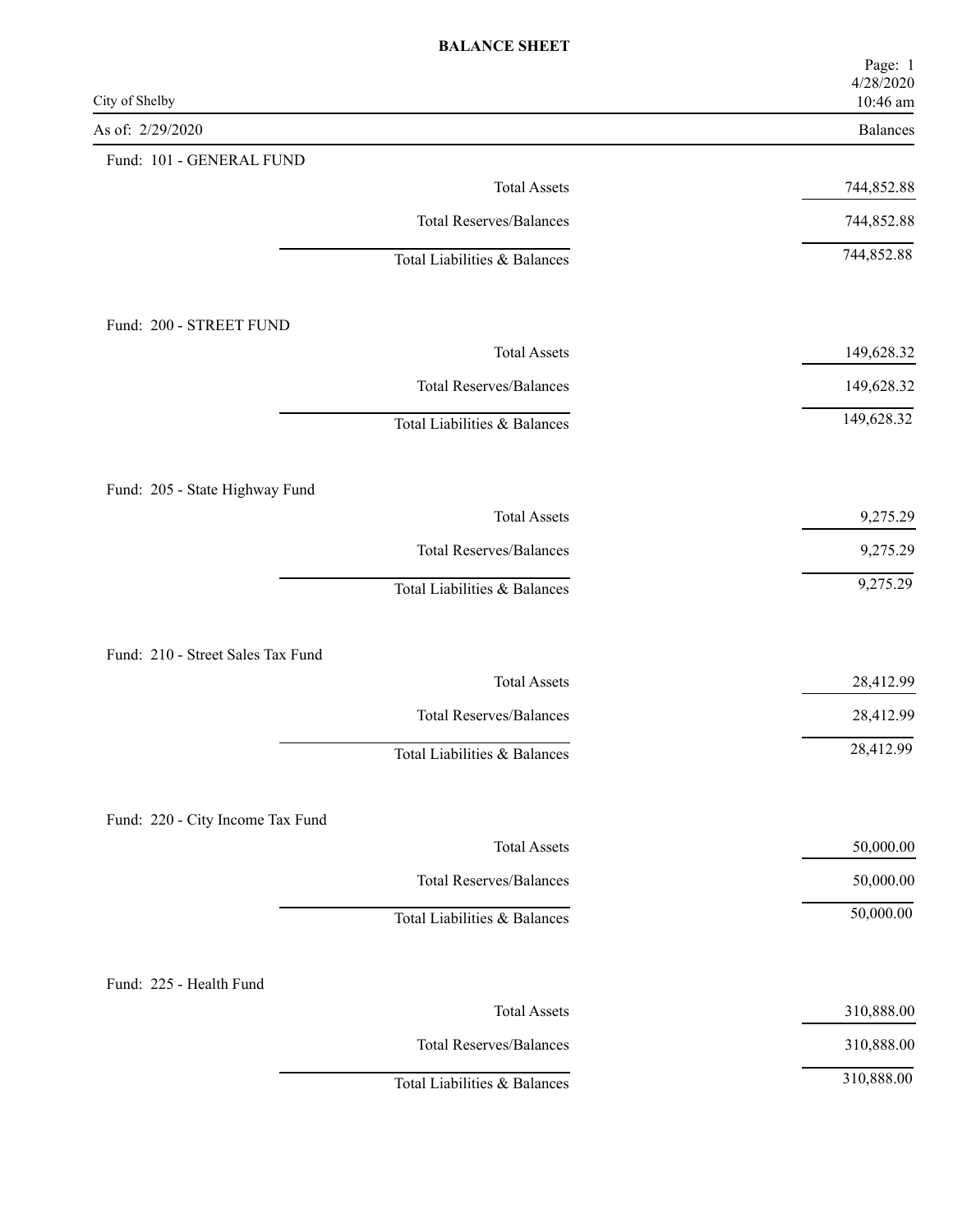| City of Shelby                            | Page: 2<br>4/28/2020<br>10:46 am |
|-------------------------------------------|----------------------------------|
| As of: 2/29/2020                          | Balances                         |
| Fund: 230 - Park Fund                     |                                  |
| <b>Total Assets</b>                       | 120,372.14                       |
| <b>Total Liabilities</b>                  | $-0.01$                          |
| <b>Total Reserves/Balances</b>            | 120,372.15                       |
| Total Liabilities & Balances              | 120,372.14                       |
| Fund: 232 - Rehab Escrow Fund (HOME/CDBG) |                                  |
| <b>Total Assets</b>                       | 19,531.59                        |
| <b>Total Reserves/Balances</b>            | 19,531.59                        |
| Total Liabilities & Balances              | 19,531.59                        |
| Fund: 233 - Court Probation Fund          |                                  |
| <b>Total Assets</b>                       | 31,873.26                        |
| <b>Total Reserves/Balances</b>            | 31,873.26                        |
| Total Liabilities & Balances              | 31,873.26                        |
| Fund: 234 - BMV Reimbursement Fund        |                                  |
| <b>Total Assets</b>                       | 10,845.00                        |
| <b>Total Reserves/Balances</b>            | 10,845.00                        |
| Total Liabilities & Balances              | 10,845.00                        |
| Fund: 235 - Law Enforcement Trust Fund    |                                  |
| <b>Total Assets</b>                       | 15,481.43                        |
| <b>Total Reserves/Balances</b>            | 15,481.43                        |
| Total Liabilities & Balances              | 15,481.43                        |
| Fund: 236 - Court I D A T Fund            |                                  |
| <b>Total Assets</b>                       | 36,878.85                        |
| <b>Total Reserves/Balances</b>            | 36,878.85                        |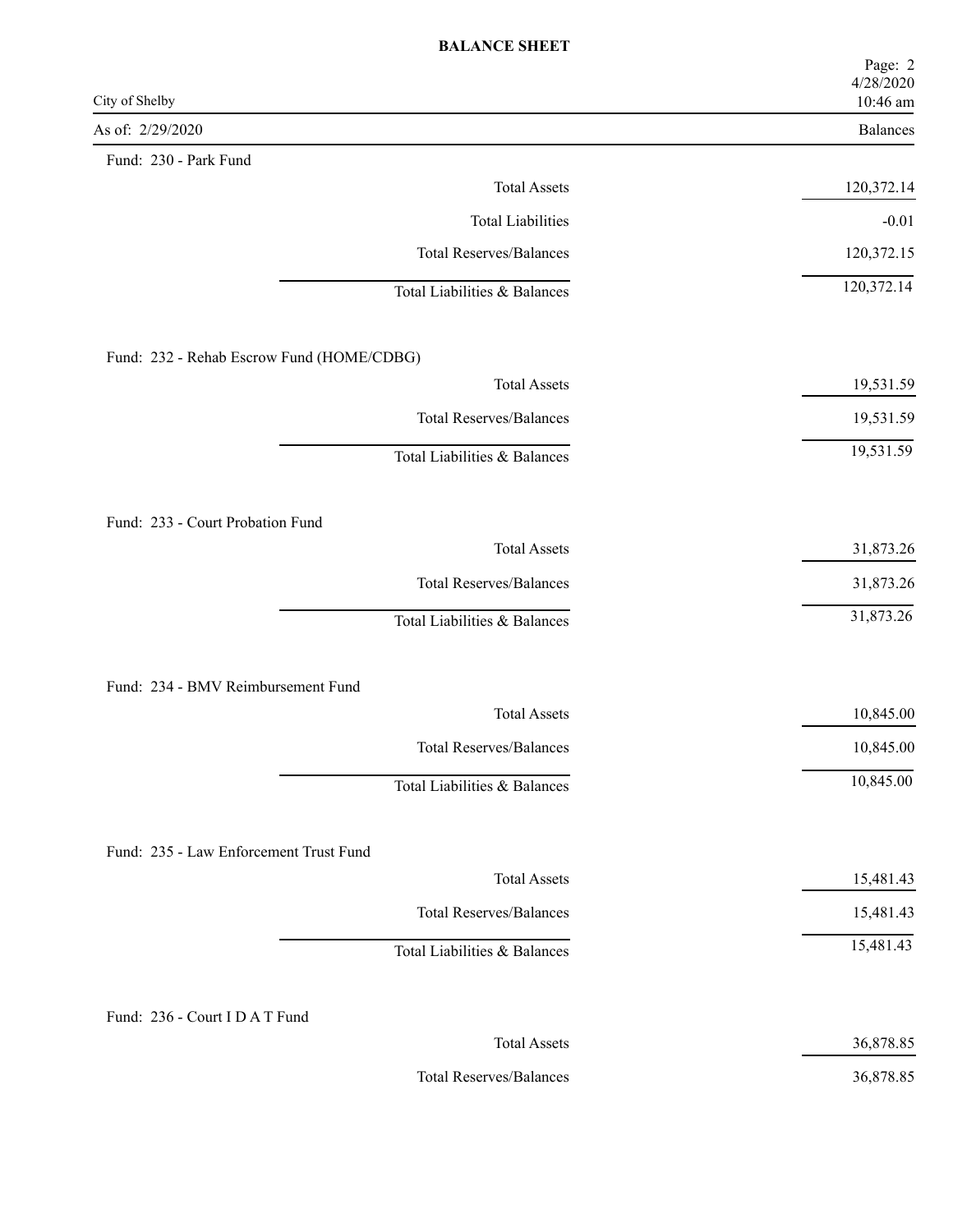| City of Shelby                          | Page: 3<br>4/28/2020<br>10:46 am |
|-----------------------------------------|----------------------------------|
| As of: 2/29/2020                        | Balances                         |
| Total Liabilities & Balances            | 36,878.85                        |
| Fund: 237 - Court Enforce. & Educ. Fund |                                  |
| <b>Total Assets</b>                     | 16,923.71                        |
| <b>Total Reserves/Balances</b>          | 16,923.71                        |
| Total Liabilities & Balances            | 16,923.71                        |
| Fund: 238 - DARE Fund                   |                                  |
| <b>Total Assets</b>                     | 2,947.28                         |
| <b>Total Reserves/Balances</b>          | 2,947.28                         |
| Total Liabilities & Balances            | 2,947.28                         |
| Fund: 239 - Court Computer Fund         |                                  |
| <b>Total Assets</b>                     | 23,733.14                        |
| <b>Total Reserves/Balances</b>          | 23,733.14                        |
| Total Liabilities & Balances            | 23,733.14                        |
| Fund: 240 - Unclaimed Monies Fund       |                                  |
| <b>Total Assets</b>                     | 2,856.18                         |
| <b>Total Reserves/Balances</b>          | 2,856.18                         |
| Total Liabilities & Balances            | 2,856.18                         |
| Fund: 241 - Police Computer Fund        |                                  |
| <b>Total Assets</b>                     | 6,304.47                         |
| <b>Total Reserves/Balances</b>          | 6,304.47                         |
| Total Liabilities & Balances            | 6,304.47                         |
| Fund: 242 - Court IDAM Fund             |                                  |
| <b>Total Assets</b>                     | 44,106.52                        |

Total Reserves/Balances 44,106.52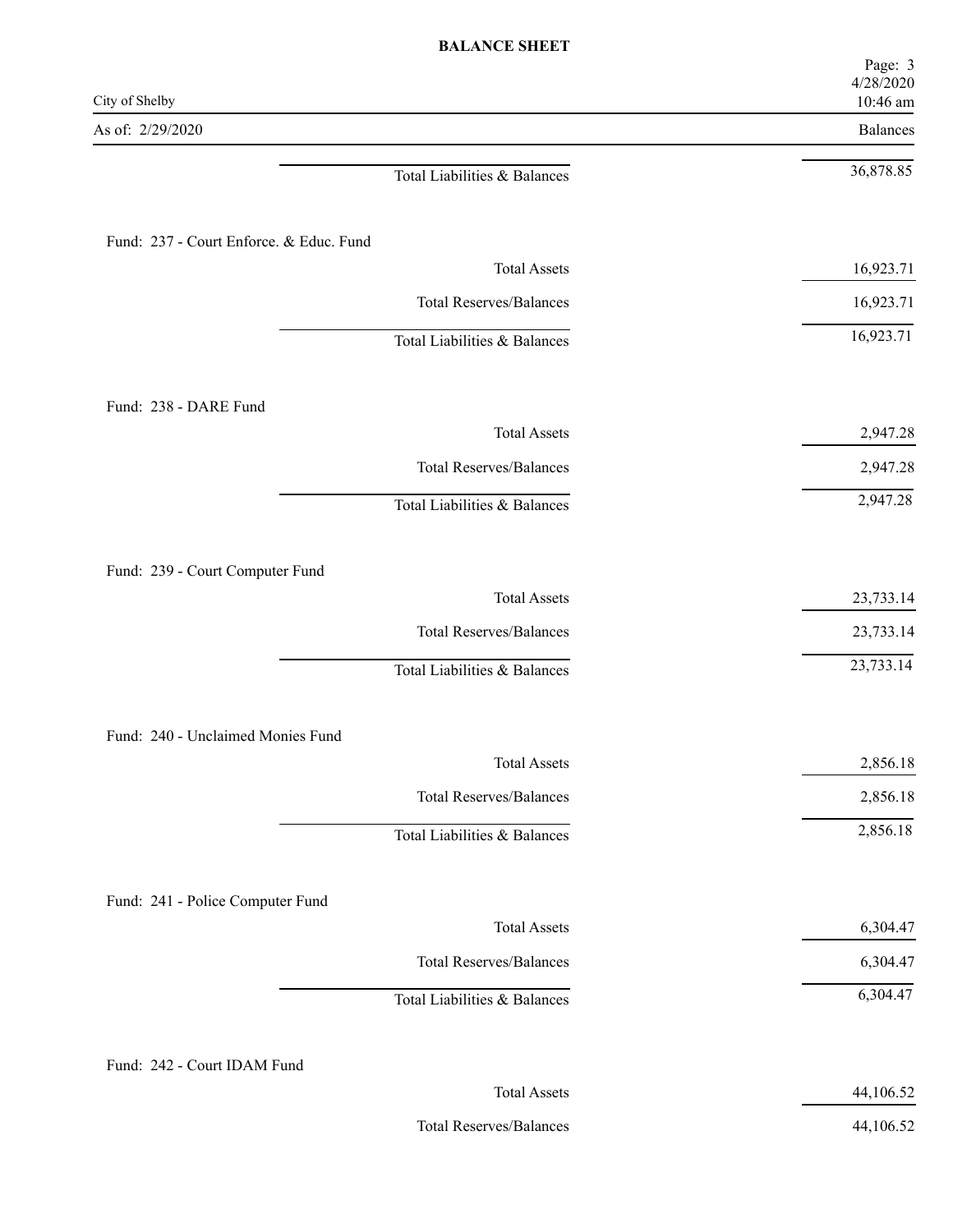| City of Shelby                             | Page: 4<br>4/28/2020<br>10:46 am |
|--------------------------------------------|----------------------------------|
| As of: 2/29/2020                           | Balances                         |
| Total Liabilities & Balances               | 44,106.52                        |
| Fund: 251 - Home Program Fund              |                                  |
| <b>Total Assets</b>                        | 725.00                           |
| <b>Total Reserves/Balances</b>             | 725.00                           |
| Total Liabilities & Balances               | 725.00                           |
| Fund: 253 - Fire Damage Fund               |                                  |
| <b>Total Reserves/Balances</b>             | $0.00\,$                         |
| Total Liabilities & Balances               | $0.00\,$                         |
| Fund: 275 - Special Bond Retirement Fund   |                                  |
| <b>Total Assets</b>                        | 253,092.05                       |
| <b>Total Reserves/Balances</b>             | 253,092.05                       |
| Total Liabilities & Balances               | 253,092.05                       |
| Fund: 300 - Capital Improvement Fund       |                                  |
| <b>Total Assets</b>                        | 225,835.82                       |
| <b>Total Reserves/Balances</b>             | 225,835.82                       |
| Total Liabilities & Balances               | 225,835.82                       |
| Fund: 304 - Court Capital Improvement Fund |                                  |
| <b>Total Assets</b>                        | 77,229.17                        |
| <b>Total Reserves/Balances</b>             | 77,229.17                        |
| Total Liabilities & Balances               | 77,229.17                        |
| Fund: 352 - Sidewalk Fund                  |                                  |
| <b>Total Assets</b>                        | 36,055.81                        |
| <b>Total Reserves/Balances</b>             | 36,055.81                        |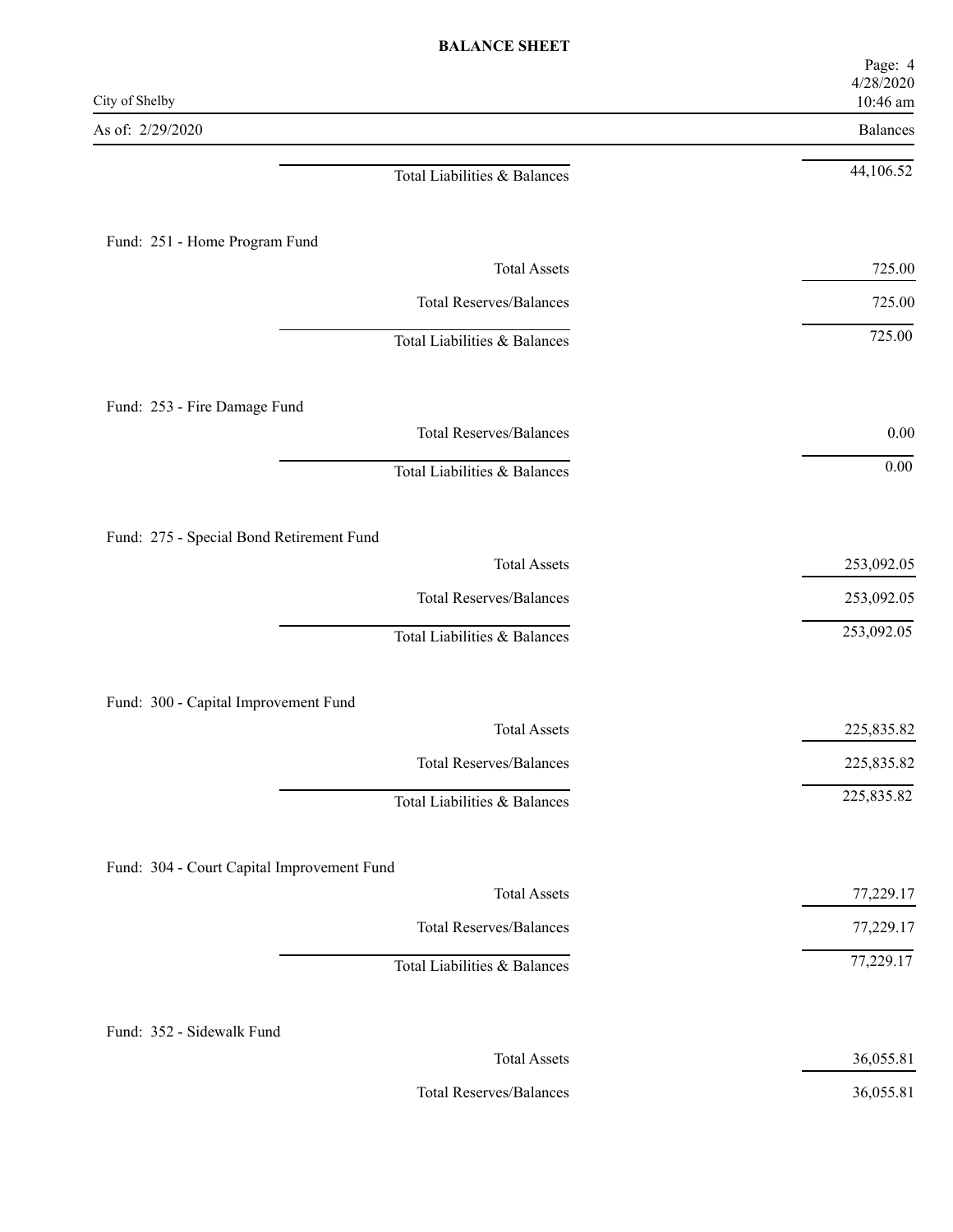| City of Shelby                             | Page: 5<br>4/28/2020<br>10:46 am |
|--------------------------------------------|----------------------------------|
| As of: 2/29/2020                           | Balances                         |
| Total Liabilities & Balances               | 36,055.81                        |
| Fund: 353 - Streets, Alleys & Basin Rehab  |                                  |
| <b>Total Assets</b>                        | 257,435.04                       |
| <b>Total Reserves/Balances</b>             | 257,435.04                       |
| Total Liabilities & Balances               | 257,435.04                       |
| Fund: 354 - Police/Court Construction Fund |                                  |
| <b>Total Assets</b>                        | 1,382,569.71                     |
| <b>Total Reserves/Balances</b>             | 1,382,569.71                     |
| Total Liabilities & Balances               | 1,382,569.71                     |
| Fund: 400 - Sewer Fund                     |                                  |
| <b>Total Assets</b>                        | 320,000.32                       |
| <b>Total Reserves/Balances</b>             | 320,000.32                       |
| Total Liabilities & Balances               | 320,000.32                       |
| Fund: 401 - San. Sewer Capital Improvement |                                  |
| <b>Total Assets</b>                        | 1,406,724.50                     |
| <b>Total Reserves/Balances</b>             | 1,406,724.50                     |
| Total Liabilities & Balances               | 1,406,724.50                     |
| Fund: 402 - Sewer Improvement Fund         |                                  |
| <b>Total Assets</b>                        | 308,729.41                       |
| <b>Total Reserves/Balances</b>             | 308,729.41                       |
| Total Liabilities & Balances               | 308,729.41                       |
| Fund: 500 - Water Fund                     |                                  |
| <b>Total Assets</b>                        | 193,000.22                       |
|                                            |                                  |

Total Reserves/Balances 193,000.22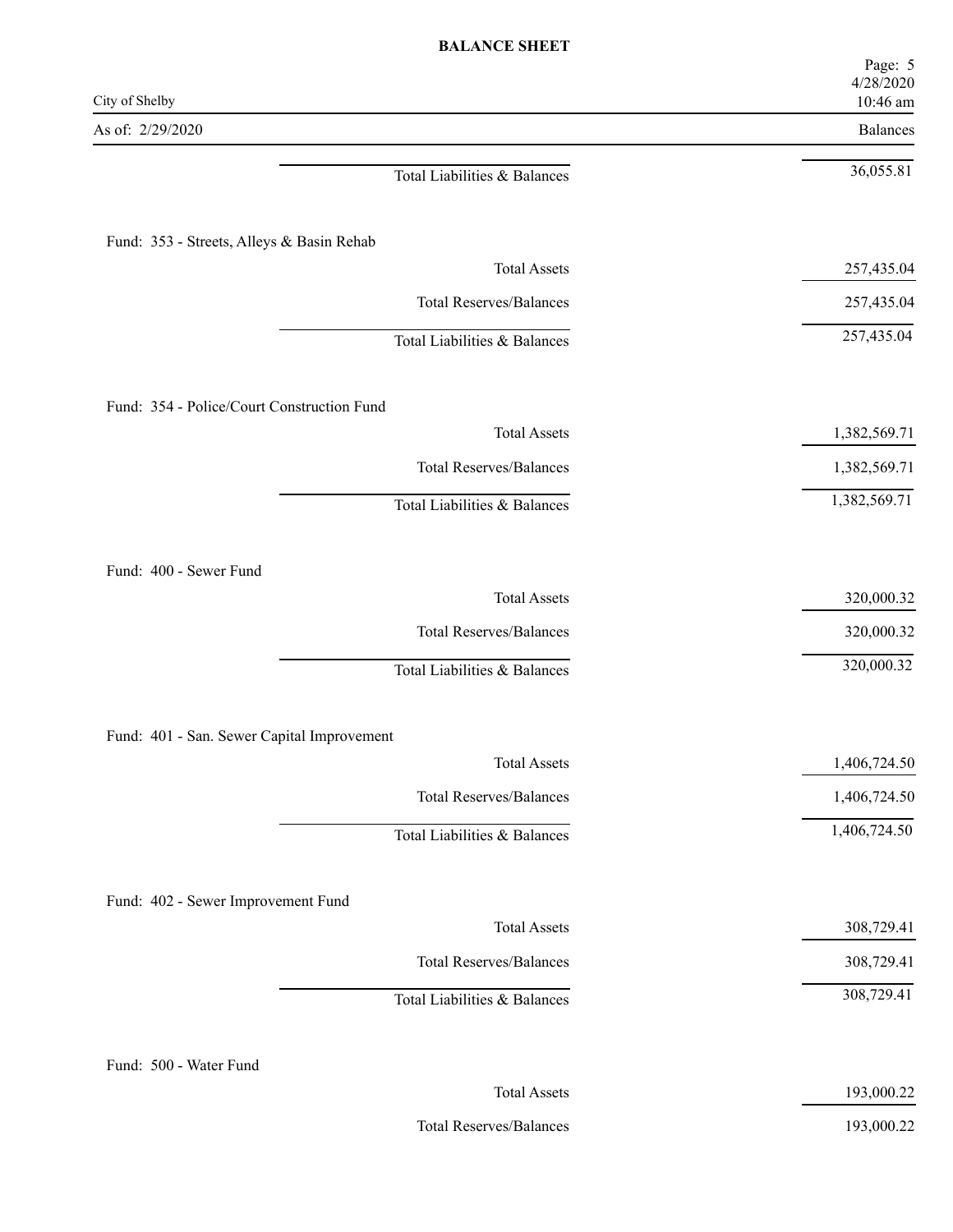| 4/28/2020<br>10:46 am |
|-----------------------|
| Balances              |
| 193,000.22            |
|                       |
| 79,058.24             |
| 79,058.24             |
| 79,058.24             |
|                       |
| 193,911.26            |
| 193,911.26            |
| 193,911.26            |
|                       |
| 6,294,708.98          |
| $-0.03$               |
| 6,294,709.01          |
| 6,294,708.98          |
|                       |
| 195,889.73            |
| 195,889.73            |
| 195,889.73            |
|                       |
| 259,578.90            |
| 259,578.90            |
| 259,578.90            |
|                       |

Fund: 650 - City Administration & Bldgs.

Total Reserves/Balances 0.00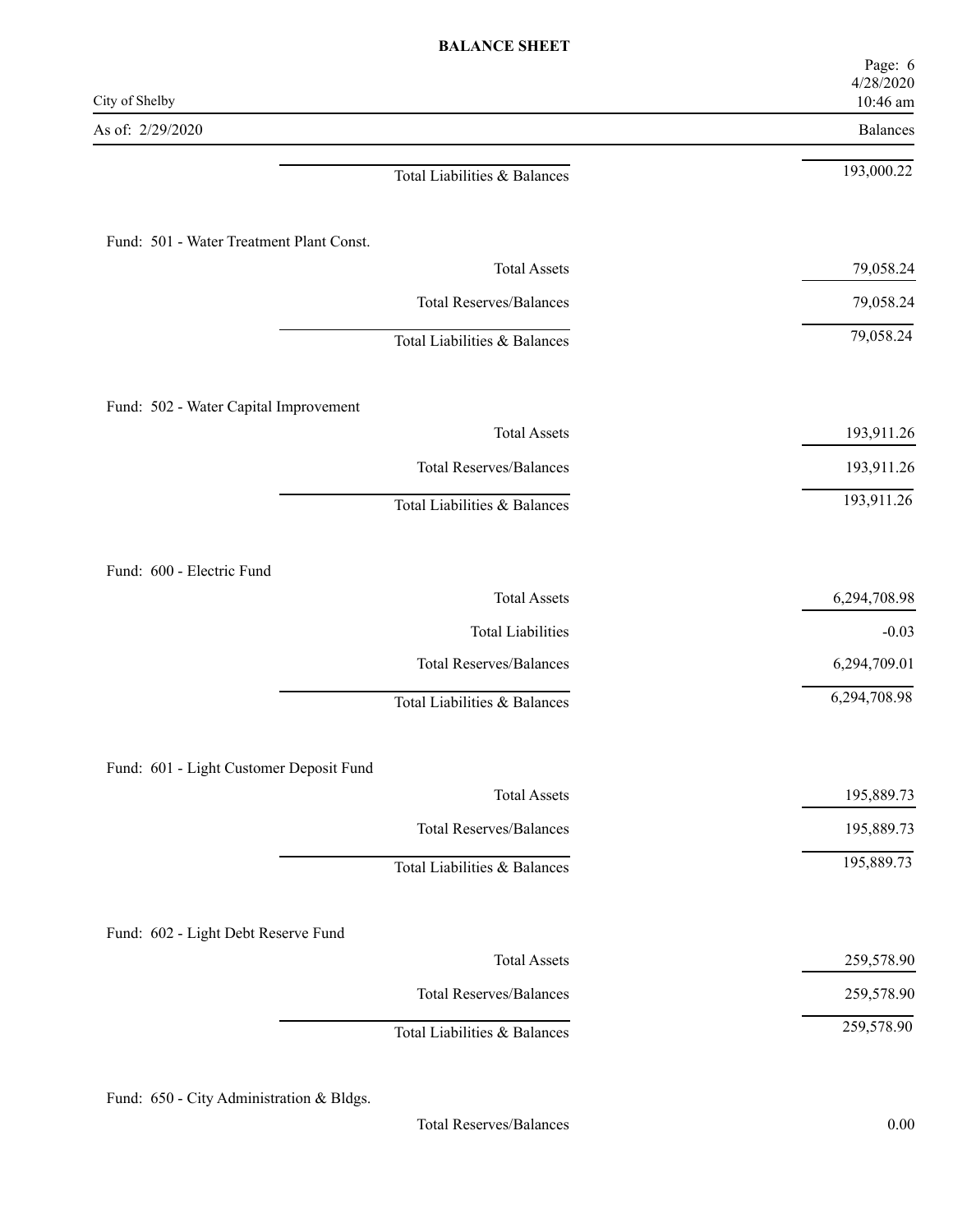| City of Shelby                    | Page: 7<br>4/28/2020<br>10:46 am |
|-----------------------------------|----------------------------------|
| As of: 2/29/2020                  | Balances                         |
| Total Liabilities & Balances      | $0.00\,$                         |
| Fund: 700 - Police Pension Fund   |                                  |
| <b>Total Assets</b>               | 85,348.49                        |
| <b>Total Reserves/Balances</b>    | 85,348.49                        |
| Total Liabilities & Balances      | 85,348.49                        |
| Fund: 701 - Fire Pension Fund     |                                  |
| <b>Total Assets</b>               | 108,743.60                       |
| <b>Total Reserves/Balances</b>    | 108,743.60                       |
| Total Liabilities & Balances      | 108,743.60                       |
| Fund: 702 - Police Equipment Fund |                                  |
| <b>Total Assets</b>               | 4,114.22                         |
| <b>Total Reserves/Balances</b>    | 4,114.22                         |
| Total Liabilities & Balances      | 4,114.22                         |
| Fund: 703 - Fire Equipment Fund   |                                  |
| <b>Total Assets</b>               | 111,030.77                       |
| <b>Total Reserves/Balances</b>    | 111,030.77                       |
| Total Liabilities & Balances      | 111,030.77                       |
| Fund: 705 - Shade Tree Trust Fund |                                  |
| <b>Total Assets</b>               | 6,909.72                         |
| <b>Total Reserves/Balances</b>    | 6,909.72                         |
| Total Liabilities & Balances      | 6,909.72                         |
| Fund: 706 - Sharing Fund          |                                  |
| <b>Total Assets</b>               | 7,327.56                         |

Total Reserves/Balances 7,327.56